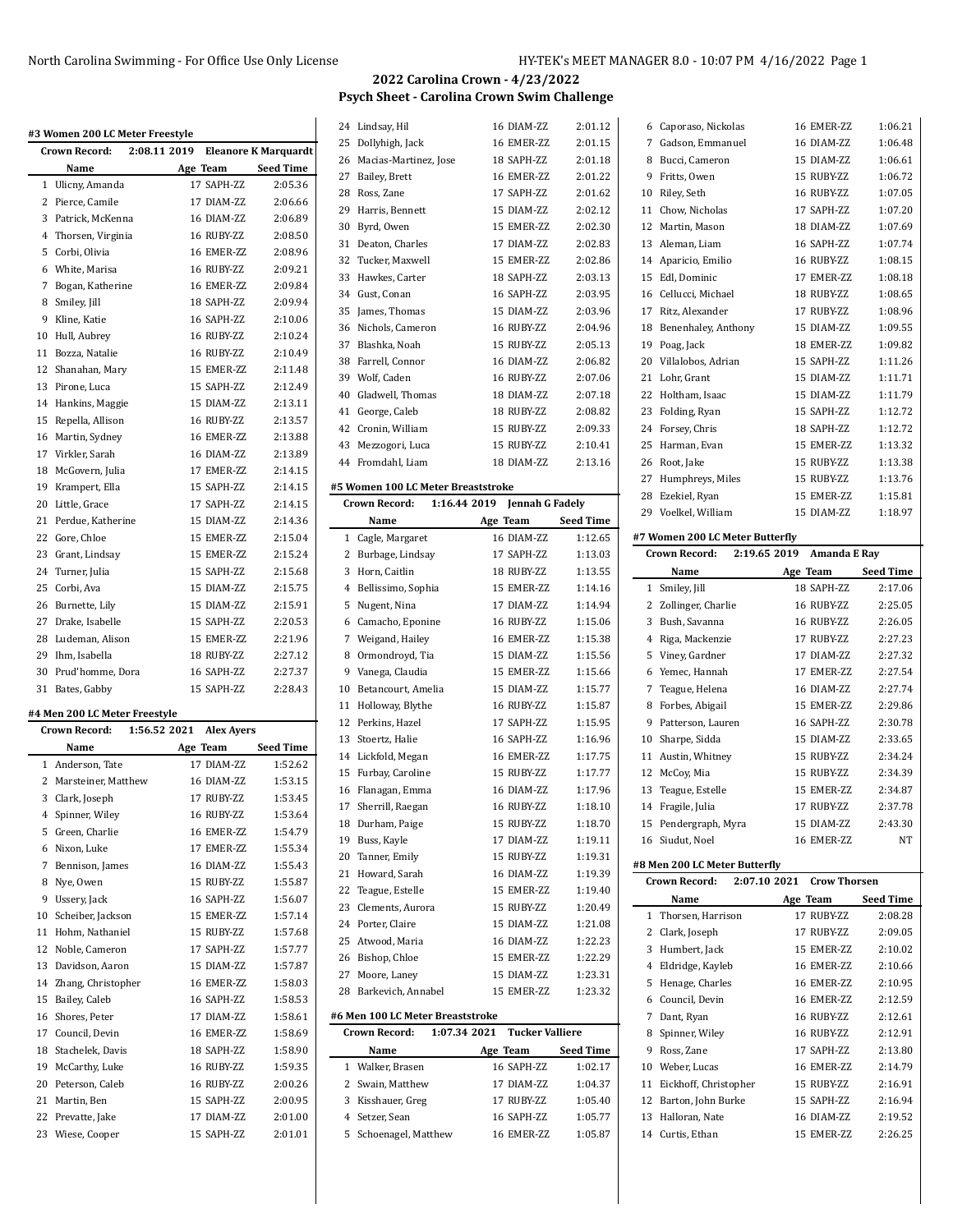#### **#8 ... (Men 200 LC Meter Butterfly)**

|  | 15 Caldwell. Zander | 15 SAPH-ZZ | 2:30.99 |
|--|---------------------|------------|---------|
|  | 16 Winston, Jackson | 15 DIAM-ZZ | 2:32.00 |
|  | 17 Cronin. William  | 15 RUBY-ZZ | 2:35.11 |
|  |                     |            |         |

| #9 Women 100 LC Meter Backstroke |                               |                      |                  |  |
|----------------------------------|-------------------------------|----------------------|------------------|--|
|                                  | 1:07.10 2021<br>Crown Record: | <b>Taylor Morris</b> |                  |  |
|                                  | Name                          | Age Team             | <b>Seed Time</b> |  |
| 1                                | Bognar, Lila                  | 15 EMER-ZZ           | 1:00.72          |  |
| 2                                | Shanahan, Mary                | 15 EMER-ZZ           | 1:02.32          |  |
| 3                                | Claborn, Alyssa               | 15 SAPH-ZZ           | 1:02.40          |  |
| 4                                | Rydzewski, Samantha           | 16 SAPH-77           | 1:02.77          |  |
| 5                                | Hull, Aubrey                  | 16 RUBY-ZZ           | 1:02.93          |  |
| 6                                | Patterson, Lauren             | 16 SAPH-ZZ           | 1:04.05          |  |
| $7^{\circ}$                      | Perdue, Katherine             | 15 DIAM-ZZ           | 1:04.71          |  |
| 8                                | Joy, Madison                  | 16 RUBY-ZZ           | 1:05.01          |  |
| 9                                | Fender, Lillian               | 15 SAPH-ZZ           | 1:05.42          |  |
| 10                               | Bujoreanu, Sophia             | 15 EMER-7.7.         | 1:05.80          |  |
| 11                               | Perry, Sophie                 | 15 SAPH-ZZ           | 1:05.80          |  |
| 12                               | Schell, Gabrielle             | 15 DIAM-ZZ           | 1:05.88          |  |
| 13                               | Davis. Alexandra              | 16 RUBY-ZZ           | 1:05.97          |  |
|                                  | 14 Martin, Sydney             | 16 EMER-ZZ           | 1:06.18          |  |
| 15                               | Repella, Allison              | 16 RUBY-ZZ           | 1:06.19          |  |
|                                  | 16 Ndubuisi. Slawka           | 17 DIAM-ZZ           | 1:06.98          |  |
|                                  | 17 Connor, Lila               | 15 DIAM-ZZ           | 1:07.24          |  |
| 18                               | Norton, Caroline              | 15 EMER-7.7.         | 1:07.30          |  |
| 19                               | Bourn, Brooke                 | 15 SAPH-ZZ           | 1:08.33          |  |
| 20                               | Green, Kate                   | 17 SAPH-7.7.         | 1:08.37          |  |
| 21                               | Pierson. Sarah                | 15 RUBY-ZZ           | 1:08.51          |  |
| 22                               | Wu, Julian                    | 16 DIAM-ZZ           | 1:08.72          |  |
| 23                               | Buss, Kayle                   | 17 DIAM-7.7.         | 1:08.79          |  |
| 24                               | O'Connell, Norah              | 15 EMER-ZZ           | 1:08.88          |  |
| 25                               | Yemec, Mia                    | 15 SAPH-ZZ           | 1:09.31          |  |
|                                  | 26 Corbi. Ava                 | 15 DIAM-ZZ           | 1:10.04          |  |
|                                  | 27 Weston, Elizabeth          | 15 DIAM-ZZ           | 1:10.76          |  |
|                                  | 28 Sosa, Lizzy                | 16 SAPH-ZZ           | 1:10.77          |  |
|                                  | 29 Arndts, Gray               | 15 DIAM-ZZ           | 1:11.56          |  |
| 30                               | Prud'homme, Dora              | 16 SAPH-ZZ           | 1:12.64          |  |
| 31                               | Shimp-Donahue, Riley          | 15 EMER-ZZ           | 1:14.32          |  |
| 32                               | Moore, Laney                  | 15 DIAM-ZZ           | 1:15.04          |  |
| 33                               | Palmer, Ayla                  | 15 SAPH-ZZ           | 1:23.61          |  |

### **#10 Men 100 LC Meter Backstroke**

|    | <b>Crown Record:</b> | 1:00.48 2015 | <b>Nathan Murray</b> |                  |
|----|----------------------|--------------|----------------------|------------------|
|    | Name                 |              | Age Team             | <b>Seed Time</b> |
|    | 1 Anderson, Tate     |              | 17 DIAM-ZZ           | 56.10            |
| 2  | Bennison, James      |              | 16 DIAM-ZZ           | 56.41            |
| 3  | Harper, James        |              | 16 RUBY-ZZ           | 57.47            |
| 4  | Spicer, Zachary      |              | 16 RUBY-ZZ           | 57.69            |
| 5  | Green, Charlie       |              | 16 EMER-ZZ           | 57.73            |
| 6  | Bucci, Cameron       |              | 15 DIAM-ZZ           | 57.98            |
| 7  | Lizarralde, Bode     |              | 18 EMER-ZZ           | 58.05            |
| 8  | Cloud, Wells         |              | 15 SAPH-ZZ           | 58.16            |
| 9  | Hadsell, Ethan       |              | 16 SAPH-ZZ           | 58.87            |
| 10 | Schreiber, Owen      |              | 18 DIAM-ZZ           | 59.97            |
| 11 | Fritts, Owen         |              | 15 RUBY-ZZ           | 1:00.29          |
| 12 | Glassner, George     |              | 16 SAPH-ZZ           | 1:00.67          |
| 13 | Holtham, Isaac       |              | 15 DIAM-ZZ           | 1:01.15          |
| 14 | Byrd, Owen           |              | 15 EMER-ZZ           | 1:01.38          |
| 15 | Quirk, Patrick       |              | 16 EMER-ZZ           | 1:01.41          |
| 16 | Dabhade, Armaan      |              | 17 SAPH-ZZ           | 1:01.64          |

# **2022 Carolina Crown - 4/23/2022 Psych Sheet - Carolina Crown Swim Challenge**

| 17 | Peyton, William           |              | 15 RUBY-ZZ          | 1:01.73                     |
|----|---------------------------|--------------|---------------------|-----------------------------|
| 18 | Post, Cian                |              | 16 EMER-ZZ          | 1:01.82                     |
| 19 | O'Mara, Quinn             |              | 15 EMER-ZZ          | 1:01.90                     |
| 20 |                           |              | 17 EMER-ZZ          | 1:02.85                     |
| 21 | Rosenbloom, Josh          |              | 17 SAPH-7.7.        |                             |
|    | Scholz, Steven            |              |                     | 1:03.95                     |
| 22 | Gladwell, Thomas          |              | 18 DIAM-ZZ          | 1:04.41                     |
|    | 23 Leigh, Zane            |              | 17 EMER-ZZ          | 1:04.64                     |
| 24 | Lange, Carter             |              | 15 RUBY-ZZ          | 1:04.77                     |
| 25 | Smrekar, Christian        |              | 17 EMER-ZZ          | 1:04.86                     |
| 26 | Peterson, Caleb           |              | 16 RUBY-ZZ          | 1:04.91                     |
|    | 27 Witte, George          |              | 15 RUBY-ZZ          | 1:05.41                     |
| 28 | Hill, Alex                |              | 15 EMER-7.7.        | 1:05.64                     |
| 29 | O'Connor, Kyle            |              | 15 SAPH-ZZ          | 1:05.96                     |
| 30 | Brunmeier, Shay           |              | 15 EMER-ZZ          | 1:06.25                     |
| 31 | Forsey, Chris             |              | 18 SAPH-ZZ          | 1:09.00                     |
|    | #11 Women 200 LC Meter IM |              |                     |                             |
|    | Crown Record:             | 2:24.84 2019 |                     | <b>Eleanore K Marquardt</b> |
|    | Name                      | Age Team     |                     | <b>Seed Time</b>            |
| 1  | Rydzewski, Samantha       |              | 16 SAPH-ZZ          | 2:21.30                     |
| 2  | Ndubuisi, Bogdana         |              | 16 EMER-ZZ          | 2:23.21                     |
| 3  | Cagle, Margaret           |              | 16 DIAM-ZZ          | 2:23.91                     |
| 4  | Burbage, Lindsay          |              | 17 SAPH-7.7.        | 2:25.49                     |
| 5  | Baldwin, Jasper           |              | 16 RUBY-ZZ          | 2:26.91                     |
| 6  | Ormondroyd, Tia           |              | 15 DIAM-ZZ          | 2:28.02                     |
| 7  | Furbay, Caroline          |              | 15 RUBY-ZZ          | 2:28.22                     |
| 8  | Corbi, Olivia             |              | 16 EMER-ZZ          | 2:28.27                     |
| 9  | Ivey, Kristen             |              | 17 SAPH-ZZ          | 2:28.27                     |
| 10 | Willett, Riley            |              | 17 RUBY-ZZ          | 2:28.33                     |
| 11 | McRae, Katie              |              | 17 DIAM-ZZ          | 2:28.83                     |
| 12 | Kline, Katie              |              | 16 SAPH-ZZ          | 2:28.93                     |
| 13 | Green, Kate               |              | 17 SAPH-ZZ          | 2:28.95                     |
|    | 14 Wells, Maecy           |              | 15 EMER-ZZ          | 2:29.10                     |
| 15 | Holloway, Blythe          |              | 16 RUBY-ZZ          | 2:29.47                     |
| 16 | Perkins, Hazel            |              | 17 SAPH-ZZ          | 2:30.46                     |
| 17 | Sherrill, Raegan          |              | 16 RUBY-ZZ          | 2:31.05                     |
| 18 | Howard, Sarah             |              | 16 DIAM-ZZ          | 2:32.17                     |
| 19 | Betancourt, Amelia        |              | 15 DIAM-ZZ          | 2:32.20                     |
| 20 | Lickfold, Megan           |              | 16 EMER-ZZ          | 2:32.26                     |
| 21 | Porter, Claire            |              | 15 DIAM-ZZ          | 2:34.72                     |
| 22 | Camacho, Eponine          |              | 16 RUBY-ZZ          | 2:35.85                     |
| 23 | Tedesco, Courtney         |              | 15 RUBY-ZZ          | 2:36.03                     |
|    | 24 Siudut, Noel           |              | 16 EMER-ZZ          | 2:36.07                     |
| 25 | Mann, Randolph            |              | 15 SAPH-ZZ          | 2:37.61                     |
| 26 | Sharpe, Sidda             |              | 15 DIAM-ZZ          | 2:39.37                     |
|    | 27 Weigand, Hailey        |              | 16 EMER-ZZ          | 2:40.29                     |
|    | 28 O'Connell, Norah       |              | 15 EMER-ZZ          | 2:41.21                     |
|    | 29 Tanner, Emily          |              | 15 RUBY-ZZ          | 2:41.44                     |
| 30 | Durham, Paige             |              | 15 RUBY-ZZ          | 2:42.54                     |
| 31 | Chandler, Josie           |              | 15 EMER-ZZ          | 2:43.52                     |
|    | 32 Bishop, Chloe          |              | 15 EMER-ZZ          | 2:43.67                     |
|    | 33 Wilhelm, Isabella      |              | 15 EMER-ZZ          | 2:47.92                     |
|    | 34 Sosa, Lizzy            |              | 16 SAPH-ZZ          | 2:48.20                     |
|    | 35 Barkevich, Annabel     |              | 15 EMER-ZZ          | 3:09.20                     |
|    | #12 Men 200 LC Meter IM   |              |                     |                             |
|    | Crown Record:             | 2:10.15 2021 | <b>Crow Thorsen</b> |                             |
|    |                           |              |                     |                             |

| Name                  | Age Team   | <b>Seed Time</b> |
|-----------------------|------------|------------------|
| 1 Bognar, Nils        | 18 DIAM-ZZ | 2:01.98          |
| 2 Schoenagel, Matthew | 16 EMER-ZZ | 2:10.24          |
| 3 Allison, Jared      | 15 SAPH-ZZ | 2:10.32          |
| 4 Bailey, Caleb       | 16 SAPH-ZZ | 2:10.32          |

|              | 5 Thorsen, Harrison                               | 17 RUBY-ZZ                           | 2:11.48   |
|--------------|---------------------------------------------------|--------------------------------------|-----------|
| 6            | Ussery, Jack                                      | 16 SAPH-ZZ                           | 2:11.63   |
|              | 7 Kisshauer, Greg                                 | 17 RUBY-ZZ                           | 2:12.16   |
| 8            | Riley, Seth                                       | 16 RUBY-ZZ                           | 2:13.38   |
| 9            | Hadsell, Ethan                                    | 16 SAPH-ZZ                           | 2:14.20   |
| 10           | Hughes, Jackson                                   | 15 SAPH-ZZ                           | 2:14.51   |
| 11           | Walker, Brasen                                    | 16 SAPH-ZZ                           | 2:14.52   |
|              | 12 Swain, Matthew                                 | 17 DIAM-ZZ                           | 2:14.73   |
| 13           | Ross, Zane                                        | 17 SAPH-ZZ                           | 2:15.03   |
|              | 14 Dabhade, Armaan                                | 17 SAPH-77.                          | 2:15.05   |
| 15           | Lindsay, Hil                                      | 16 DIAM-ZZ                           | 2:15.15   |
| 16           | Henage, Charles                                   | 16 EMER-ZZ                           | 2:15.38   |
|              | 17 O'Mara, Quinn                                  | 15 EMER-ZZ                           | 2:15.45   |
| 18           | Martin, Mason                                     | 18 DIAM-ZZ                           | 2:15.52   |
| 19           | Adcock, Davis                                     | 17 SAPH-ZZ                           | 2:16.62   |
|              | 20 Ritz, Alexander                                | 17 RUBY-ZZ                           | 2:17.56   |
| 21           | Halloran, Nate                                    | 16 DIAM-ZZ                           | 2:18.15   |
|              | 22 Gadson, Emmanuel                               | 16 DIAM-ZZ                           | 2:18.22   |
| 23           | Aparicio, Emilio                                  | 16 RUBY-ZZ                           | 2:18.54   |
|              | 24 Farrell, Connor                                | 16 DIAM-ZZ                           | 2:18.59   |
| 25           | Cellucci, Michael                                 | 18 RUBY-ZZ                           | 2:18.79   |
| 26           | Tucker, Maxwell                                   | 15 EMER-ZZ                           | 2:19.99   |
|              | 27 Neculai, Andrew                                | 16 DIAM-ZZ                           | 2:20.37   |
| 28           | Quirk, Patrick                                    | 16 EMER-ZZ                           | 2:20.69   |
|              | 29 Villalobos, Adrian                             | 15 SAPH-ZZ                           | 2:21.06   |
| 30           | Dant, Ryan                                        | 16 RUBY-ZZ                           | 2:21.09   |
| 31           | Edl, Dominic                                      | 17 EMER-ZZ                           | 2:21.14   |
|              | 32 Wolf, Caden                                    | 16 RUBY-ZZ                           | 2:25.11   |
| 33           | Lohr, Grant                                       | 15 DIAM-ZZ                           | 2:26.74   |
|              | 34 Humphreys, Miles                               | 15 RUBY-ZZ                           | 2:29.60   |
| 35           | Mezzogori, Luca                                   | 15 RUBY-ZZ                           | 2:30.93   |
|              |                                                   |                                      |           |
|              | 36 White, Paul                                    | 16 RUBY-ZZ                           | 2:31.44   |
| 37           | Poag, Jack                                        | 18 EMER-ZZ                           | 2:33.06   |
| 38           | Ezekiel, Ryan                                     | 15 EMER-ZZ                           | 2:35.89   |
|              |                                                   |                                      |           |
|              | #13 Women 400 LC Meter Freestyle<br>Crown Record: | 4:30.63 2021<br><b>Keelan Cotter</b> |           |
|              | Name                                              | Age Team                             | Seed Time |
| $\mathbf{1}$ | Bognar, Lila                                      | 15 EMER-ZZ                           | 4:19.63   |
|              | 2 Ulicny, Amanda                                  | 17 SAPH-ZZ                           | 4:23.25   |
|              | 3 Thorsen, Virginia                               | 16 RUBY-ZZ                           | 4:27.65   |
|              | 4 White, Marisa                                   | 16 RUBY-ZZ                           | 4:29.61   |
| 5            | Kline, Katie                                      | 16 SAPH-ZZ                           | 4:30.71   |
|              | 6 Pierce, Camile                                  | 17 DIAM-ZZ                           | 4:31.11   |
|              | 7 McGovern, Julia                                 | 17 EMER-ZZ                           | 4:32.25   |
| 8            | Ivey, Kristen                                     | 17 SAPH-ZZ                           | 4:35.02   |
| 9            | Bozza, Natalie                                    | 16 RUBY-ZZ                           | 4:35.06   |
| 10           | Virkler, Sarah                                    | 16 DIAM-ZZ                           | 4:36.89   |
| 11           | Gore, Chloe                                       | 15 EMER-ZZ                           | 4:43.19   |
|              | 12 Turner, Julia                                  | 15 SAPH-ZZ                           | 4:45.40   |

**#14 Men 400 LC Meter Freestyle**

|   | <b>Crown Record:</b>  | 4:09.45 2021 Alex Avers |              |                  |
|---|-----------------------|-------------------------|--------------|------------------|
|   | Name                  |                         | Age Team     | <b>Seed Time</b> |
|   | 1 Marsteiner, Matthew |                         | 16 DIAM-7.7. | 3:56.72          |
|   | 2 Nye, Owen           |                         | 15 RUBY-ZZ   | 4:04.88          |
| 3 | Nixon, Luke           |                         | 17 EMER-7.7. | 4:06.37          |
|   | 4 Scheiber, Jackson   |                         | 15 EMER-7.7. | 4:07.28          |
|   | 5 Davidson, Aaron     |                         | 15 DIAM-7.7. | 4:11.67          |
|   | 6 Aleman, Liam        |                         | 16 SAPH-ZZ   | 4:13.16          |

Joy, Madison 16 RUBY-ZZ 4:48.88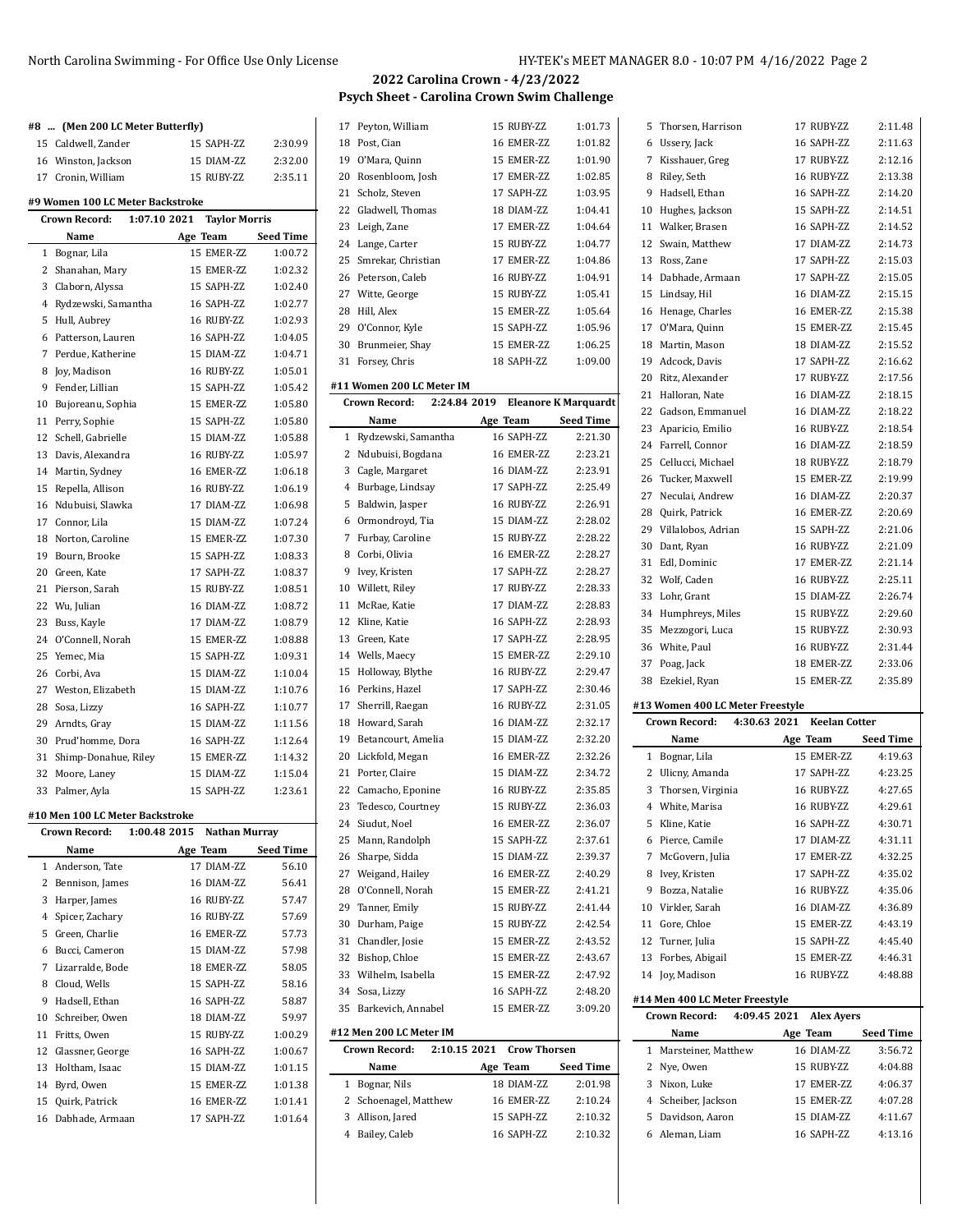# North Carolina Swimming - For Office Use Only License HY-TEK's MEET MANAGER 8.0 - 10:07 PM 4/16/2022 Page 3

# **2022 Carolina Crown - 4/23/2022 Psych Sheet - Carolina Crown Swim Challenge**

 $\overline{\phantom{a}}$ 

 $\overline{a}$ 

| #14  (Men 400 LC Meter Freestyle) |              |         |
|-----------------------------------|--------------|---------|
| 7 Shores, Peter                   | 17 DIAM-7.7. | 4:13.38 |
| 8 McCarthy, Luke                  | 16 RUBY-ZZ   | 4:13.84 |
| 9 Prevatte, Jake                  | 17 DIAM-7.7. | 4:14.95 |
| $\cdots$                          | --------     |         |

| 9 Prevatte, Jake         | 17 DIAM-7.7. | 4:14.95 |
|--------------------------|--------------|---------|
| 10 Noble, Cameron        | 17 SAPH-ZZ   | 4:15.34 |
| 11 Eickhoff, Christopher | 15 RUBY-ZZ   | 4:17.03 |
| 12 Hill, Alex            | 15 EMER-7.7. | 4:20.76 |
| 13 Dollyhigh, Jack       | 16 EMER-ZZ   | 4:22.39 |
| 14 Glassner, George      | 16 SAPH-7.7  | 4:22.78 |
| 15 Nichols, Cameron      | 16 RUBY-ZZ   | 4:23.36 |
| 16 Barton, John Burke    | 15 SAPH-ZZ   | 4:32.69 |

### **#15 Women 50 LC Meter Freestyle**

|                | Crown Record:          | 26.75 2019 | Lindsay Flynn |                  |
|----------------|------------------------|------------|---------------|------------------|
|                | Name                   |            | Age Team      | <b>Seed Time</b> |
| 1              | Ndubuisi, Slawka       |            | 17 DIAM-ZZ    | 26.54            |
| 2              | Willett, Riley         |            | 17 RUBY-ZZ    | 27.10            |
| 3              | Cagle, Margaret        |            | 16 DIAM-ZZ    | 27.15            |
| $\overline{4}$ | Ndubuisi, Bogdana      |            | 16 EMER-ZZ    | 27.17            |
| 5              | Bogan, Katherine       |            | 16 EMER-ZZ    | 27.34            |
| 6              | Claborn, Alyssa        |            | 15 SAPH-ZZ    | 27.39            |
| $\overline{7}$ | Patrick, McKenna       |            | 16 DIAM-ZZ    | 27.48            |
| 8              | Connor, Lila           |            | 15 DIAM-ZZ    | 27.51            |
| 9              | Furbay, Caroline       |            | 15 RUBY-ZZ    | 27.55            |
| 10             | Nugent, Nina           |            | 17 DIAM-ZZ    | 27.58            |
| 11             | Bellissimo, Sophia     |            | 15 EMER-ZZ    | 27.58            |
| 12             | Sherrill, Raegan       |            | 16 RUBY-ZZ    | 27.76            |
| 13             | Bognar, Lila           |            | 15 EMER-ZZ    | 27.87            |
| 14             | Perry, Sophie          |            | 15 SAPH-ZZ    | 27.87            |
| 15             | Grant, Lindsay         |            | 15 EMER-ZZ    | 27.89            |
| 16             | Pirone, Luca           |            | 15 SAPH-ZZ    | 28.00            |
|                | 17 Davis, Alexandra    |            | 16 RUBY-ZZ    | 28.03            |
| 18             | Ludeman, Alison        |            | 15 EMER-ZZ    | 28.07            |
| 19             | Bourn, Brooke          |            | 15 SAPH-ZZ    | 28.08            |
| 20             | Hankins, Maggie        |            | 15 DIAM-ZZ    | 28.11            |
|                | 21 Pierson, Sarah      |            | 15 RUBY-ZZ    | 28.16            |
| 22             | Wilhelm, Isabella      |            | 15 EMER-ZZ    | 28.23            |
| 23             | Tedesco, Courtney      |            | 15 RUBY-ZZ    | 28.27            |
| 24             | Krampert, Ella         |            | 15 SAPH-ZZ    | 28.28            |
| 25             | Schell, Gabrielle      |            | 15 DIAM-ZZ    | 28.29            |
| 26             | Little, Grace          |            | 17 SAPH-ZZ    | 28.35            |
| 27             | Ramseur, Reece         |            | 15 SAPH-ZZ    | 28.40            |
| 28             | Marriott, Camilla Anne |            | 15 SAPH-ZZ    | 28.44            |
| 29             | Burnette, Lily         |            | 15 DIAM-ZZ    | 28.47            |
| 30             | Flanagan, Emma         |            | 16 DIAM-ZZ    | 28.74            |
| 31             | Austin, Whitney        |            | 15 RUBY-ZZ    | 28.88            |
|                | 32 Chandler, Josie     |            | 15 EMER-ZZ    | 28.94            |
| 33             | Fragile, Julia         |            | 17 RUBY-ZZ    | 29.10            |
| 34             | Zollinger, Charlie     |            | 16 RUBY-ZZ    | 29.60            |
| 35             | Yemec, Mia             |            | 15 SAPH-ZZ    | 29.60            |
| 36             | McCoy, Mia             |            | 15 RUBY-ZZ    | 30.48            |
| 37             | Bellerjeau, Schuyler   |            | 15 RUBY-ZZ    | 30.72            |
| 38             | Bates, Gabby           |            | 15 SAPH-ZZ    | 31.02            |
| 39             | Drake, Isabelle        |            | 15 SAPH-ZZ    | 31.24            |
| 40             | Ihm, Isabella          |            | 18 RUBY-ZZ    | 31.33            |
| 41             | Arndts, Gray           |            | 15 DIAM-ZZ    | 32.43            |
| 42             | Palmer, Ayla           |            | 15 SAPH-ZZ    | 33.06            |

| #16 Men 50 LC Meter Freestyle |                                      |              |  |                            |                  |
|-------------------------------|--------------------------------------|--------------|--|----------------------------|------------------|
|                               | <b>Crown Record:</b>                 |              |  | 24.27 2019 Garrett O Boone |                  |
|                               | Name                                 |              |  | Age Team                   | <b>Seed Time</b> |
| 1                             | Setzer, Sean                         |              |  | 16 SAPH-7.7.               | 23.91            |
|                               | 2 Bailey, Brett                      |              |  | 16 EMER-ZZ                 | 24.09            |
|                               | 3 Hurlbert, Cole                     |              |  | 17 SAPH-7.7.               | 24.21            |
|                               | 4 Post. Cian                         |              |  | 16 EMER-ZZ                 | 24.30            |
| 5                             | Smith, Zack                          |              |  | 16 SAPH-ZZ                 | 24.34            |
|                               | 6 Stachelek, Davis                   |              |  | 18 SAPH-ZZ                 | 24.34            |
| 7                             | Zhang, Christopher                   |              |  | 16 EMER-ZZ                 | 24.35            |
|                               | 8 Fritts, Owen                       |              |  | 15 RUBY-ZZ                 | 24.41            |
|                               | 9 Cayer, Connor                      |              |  | 17 DIAM-ZZ                 | 24.44            |
| 10                            | Aparicio, Emilio                     |              |  | 16 RUBY-ZZ                 | 24.49            |
| 11                            | Mrzygod, Bryson                      |              |  | 18 DIAM-ZZ                 | 24.56            |
| 12                            | Harper, James                        |              |  | 16 RUBY-ZZ                 | 24.75            |
|                               | 13 Adcock, Davis                     |              |  | 17 SAPH-ZZ                 | 24.82            |
|                               | 14 Spicer, Zachary                   |              |  | 16 RUBY-ZZ                 | 24.85            |
| 15                            | Lange, Carter                        |              |  | 15 RUBY-ZZ                 | 25.10            |
| 16                            | Lindsay, Hil                         |              |  | 16 DIAM-ZZ                 | 25.20            |
| 17                            | Allison, Jared                       |              |  | 15 SAPH-ZZ                 | 25.21            |
| 18                            | James, Thomas                        |              |  | 15 DIAM-ZZ                 | 25.40            |
| 19                            | Hughes, Jackson                      |              |  | 15 SAPH-ZZ                 | 25.45            |
| 20                            | Macias-Martinez, Jose                |              |  | 18 SAPH-ZZ                 | 25.45            |
| 21                            | Caporaso, Nickolas                   |              |  | 16 EMER-ZZ                 | 25.46            |
| 22                            | Edmondson, Josiah                    |              |  | 16 DIAM-ZZ                 | 25.52            |
|                               | 23 Lizarralde, Bode                  |              |  | 18 EMER-7.7.               | 25.53            |
|                               | 24 Martin, Ben                       |              |  | 15 SAPH-ZZ                 | 25.64            |
| 25                            | Blashka, Noah                        |              |  | 15 RUBY-ZZ                 | 25.83            |
| 26                            | Humbert, Jack                        |              |  | 15 EMER-ZZ                 | 26.01            |
| 27                            | Eldridge, Kayleb                     |              |  | 16 EMER-ZZ                 | 26.02            |
|                               | 28 Folding, Ryan                     |              |  | 15 SAPH-ZZ                 | 26.15            |
| 29                            | Smrekar, Christian                   |              |  | 17 EMER-ZZ                 | 26.21            |
| 30                            | Chow, Nicholas                       |              |  | 17 SAPH-ZZ                 | 26.23            |
| 31                            | Voelkel, William                     |              |  | 15 DIAM-ZZ                 | 26.26            |
| 32                            | Wiese, Cooper                        |              |  | 15 SAPH-ZZ                 | 26.31            |
| 33                            | Gust, Conan                          |              |  | 16 SAPH-ZZ                 | 26.36            |
|                               | 34 Peyton, William                   |              |  | 15 RUBY-ZZ                 | 26.46            |
| 35                            | Deaton, Charles                      |              |  | 17 DIAM-ZZ                 | 26.47            |
|                               | 36 Harris, Bennett                   |              |  | 15 DIAM-ZZ                 | 26.54            |
|                               | 37 Witte, George                     |              |  | 15 RUBY-ZZ                 | 26.57            |
| 38                            | Harman, Evan                         |              |  | 15 EMER-ZZ                 | 26.62            |
|                               | 39 Benenhaley, Anthony               |              |  | 15 DIAM-ZZ                 | 26.89            |
|                               | 40 George, Caleb                     |              |  | 18 RUBY-ZZ                 | 26.90            |
| 41                            | Scholz, Steven                       |              |  | 17 SAPH-ZZ                 | 27.01            |
|                               | 42 Curtis, Ethan                     |              |  | 15 EMER-ZZ                 | 27.06            |
|                               |                                      |              |  | 17 EMER-ZZ                 | 27.17            |
|                               | 43 Leigh, Zane<br>44 Brunmeier, Shay |              |  | 15 EMER-ZZ                 | 27.37            |
|                               | 45 White, Paul                       |              |  | 16 RUBY-ZZ                 | 28.03            |
|                               | 46 Fromdahl, Liam                    |              |  | 18 DIAM-ZZ                 | 28.57            |
|                               | #17 Women 200 LC Meter Breaststroke  |              |  |                            |                  |
|                               | <b>Crown Record:</b>                 | 2:43.71 2021 |  | Sofia Plaza                |                  |
|                               | Name                                 |              |  | Age Team                   | <b>Seed Time</b> |
| $\mathbf{1}$                  | Vanega, Claudia                      |              |  | 15 EMER-ZZ                 | 2:38.79          |
|                               | 2 Horn, Caitlin                      |              |  | 18 RUBY-ZZ                 | 2.39.83          |
|                               | 3 Camacho, Eponine                   |              |  | 16 RUBY-ZZ                 | 2:40.99          |
|                               | 4 Burbage, Lindsay                   |              |  | 17 SAPH-ZZ                 | 2:41.68          |
|                               | 5 McRae, Katie                       |              |  | 17 DIAM-ZZ                 | 2:41.92          |
|                               | 6 Ivey, Kristen                      |              |  | 17 SAPH-ZZ                 | 2:42.67          |
| 7                             | Holloway, Blythe                     |              |  | 16 RUBY-ZZ                 | 2:43.35          |
| 8                             | Perkins, Hazel                       |              |  | 17 SAPH-ZZ                 | 2:44.57          |

| 9  | Lickfold, Megan                             | 16 EMER-ZZ               | 2:47.15            |
|----|---------------------------------------------|--------------------------|--------------------|
|    | 10 Stoertz, Halie                           | 16 SAPH-ZZ               | 2:47.19            |
|    | 11 Weigand, Hailey                          | 16 EMER-ZZ               | 2:47.38            |
|    | 12 Howard, Sarah                            | 16 DIAM-ZZ               | 2:49.74            |
|    | 13 Durham, Paige                            | 15 RUBY-ZZ               | 2:51.55            |
|    | 14 Porter, Claire                           | 15 DIAM-ZZ               | 2:54.71            |
| 15 | Shimp-Donahue, Riley                        | 15 EMER-ZZ               | 2:57.28            |
|    | 16 Atwood, Maria                            | 16 DIAM-ZZ               | 2:57.51            |
|    | 17 Clements, Aurora                         | 15 RUBY-ZZ               | 3:00.22            |
|    | 18 Moore, Laney                             | 15 DIAM-ZZ               | 3:01.53            |
|    |                                             |                          |                    |
|    | #18 Men 200 LC Meter Breaststroke           |                          |                    |
|    | 2:30.43 2021<br>Crown Record:               | Ben Delmar               |                    |
|    | Name                                        | Age Team                 | <b>Seed Time</b>   |
| 1  | Bognar, Nils                                | 18 DIAM-ZZ               | 2:15.35            |
|    | 2 Walker, Brasen                            | 16 SAPH-ZZ               | 2:16.33            |
|    | 3 Aleman, Liam                              | 16 SAPH-ZZ               | 2:19.61            |
|    | 4 Gadson, Emmanuel                          | 16 DIAM-ZZ               | 2:21.75            |
| 5  | Schoenagel, Matthew                         | 16 EMER-ZZ               | 2:22.27            |
| 6  | Kisshauer, Greg                             | 17 RUBY-ZZ               | 2:23.86            |
|    | 7 Bailey, Caleb                             | 16 SAPH-ZZ               | 2:25.58            |
| 8  | Swain, Matthew                              | 17 DIAM-ZZ               | 2:25.68            |
| 9  | Riley, Seth                                 | 16 RUBY-ZZ               | 2:26.60            |
| 10 | Martin, Mason                               | 18 DIAM-ZZ               | 2:27.88            |
| 11 | Henage, Charles                             | 16 EMER-ZZ               | 2:28.09            |
|    | 12 Cellucci, Michael                        | 18 RUBY-ZZ               | 2:28.52            |
|    | 13 Weber, Lucas                             | 16 EMER-ZZ               | 2:28.85            |
|    | 14 Ritz, Alexander                          | 17 RUBY-ZZ               | 2:32.63            |
|    | 15 Edl, Dominic                             | 17 EMER-ZZ               | 2:33.58            |
|    | 16 Benenhaley, Anthony                      | 15 DIAM-ZZ               | 2:34.22            |
|    | 17 Root, Jake                               | 15 RUBY-ZZ               | 2:39.13            |
|    |                                             |                          |                    |
|    | 18 Wolf, Caden                              | 16 RUBY-ZZ               | 2:40.48            |
|    | 19 Ezekiel, Ryan                            | 15 EMER-ZZ               | 2:45.67            |
| 20 | Humphreys, Miles                            | 15 RUBY-ZZ               | 2:46.48            |
|    | 21 Caldwell, Zander                         | 15 SAPH-ZZ               | 2:46.80            |
|    | #19 Women 100 LC Meter Butterfly            |                          |                    |
|    | 1:05.34 2018<br>Crown Record:               | <b>Amanda E Ray</b>      |                    |
|    | Name                                        | Age Team                 | <b>Seed Time</b>   |
|    | 1 Shanahan, Mary                            | 15 EMER-ZZ               | 1:02.03            |
|    | 2 Patterson, Lauren                         | 16 SAPH-ZZ               | 1:02.71            |
|    | 3 Smiley, Jill                              | 18 SAPH-ZZ               | 1:02.76            |
|    | 4 White, Marisa                             | 16 RUBY-ZZ               | 1:04.01            |
|    | 5 Wu, Julian                                | 16 DIAM-ZZ               | 1:04.82            |
|    | 6 Baldwin, Jasper                           | 16 RUBY-ZZ               | 1:04.83            |
|    | 7 McGovern, Julia                           | 17 EMER-ZZ               | 1:04.86            |
| 8  | Bush, Savanna                               | 16 RUBY-ZZ               | 1:05.11            |
| 9  | Norton, Caroline                            | 15 EMER-ZZ               | 1:05.12            |
|    | 10 Wells, Maecy                             | 15 EMER-ZZ               | 1:05.34            |
| 11 | Claborn, Alyssa                             | 15 SAPH-ZZ               | 1:05.46            |
|    | 12 Teague, Helena                           | 16 DIAM-ZZ               | 1:05.50            |
| 13 | Riga, Mackenzie                             | 17 RUBY-ZZ               | 1:05.92            |
|    | 14 Yemec, Hannah                            | 17 EMER-ZZ               | 1:06.13            |
| 15 | Bozza, Natalie                              | 16 RUBY-ZZ               | 1:06.35            |
|    | 16 Viney, Gardner                           | 17 DIAM-ZZ               | 1:06.47            |
|    | 17 Ormondroyd, Tia                          | 15 DIAM-ZZ               | 1:06.66            |
| 18 | Betancourt, Amelia                          | 15 DIAM-ZZ               | 1:06.80            |
|    | 19 Ramseur, Reece                           | 15 SAPH-ZZ               | 1:07.05            |
|    | 20 Zollinger, Charlie                       | 16 RUBY-ZZ               | 1:07.22            |
|    | 21 Chandler, Josie                          | 15 EMER-ZZ               | 1:07.42            |
| 23 | 22 Marriott, Camilla Anne<br>Fragile, Julia | 15 SAPH-ZZ<br>17 RUBY-ZZ | 1:07.69<br>1:08.32 |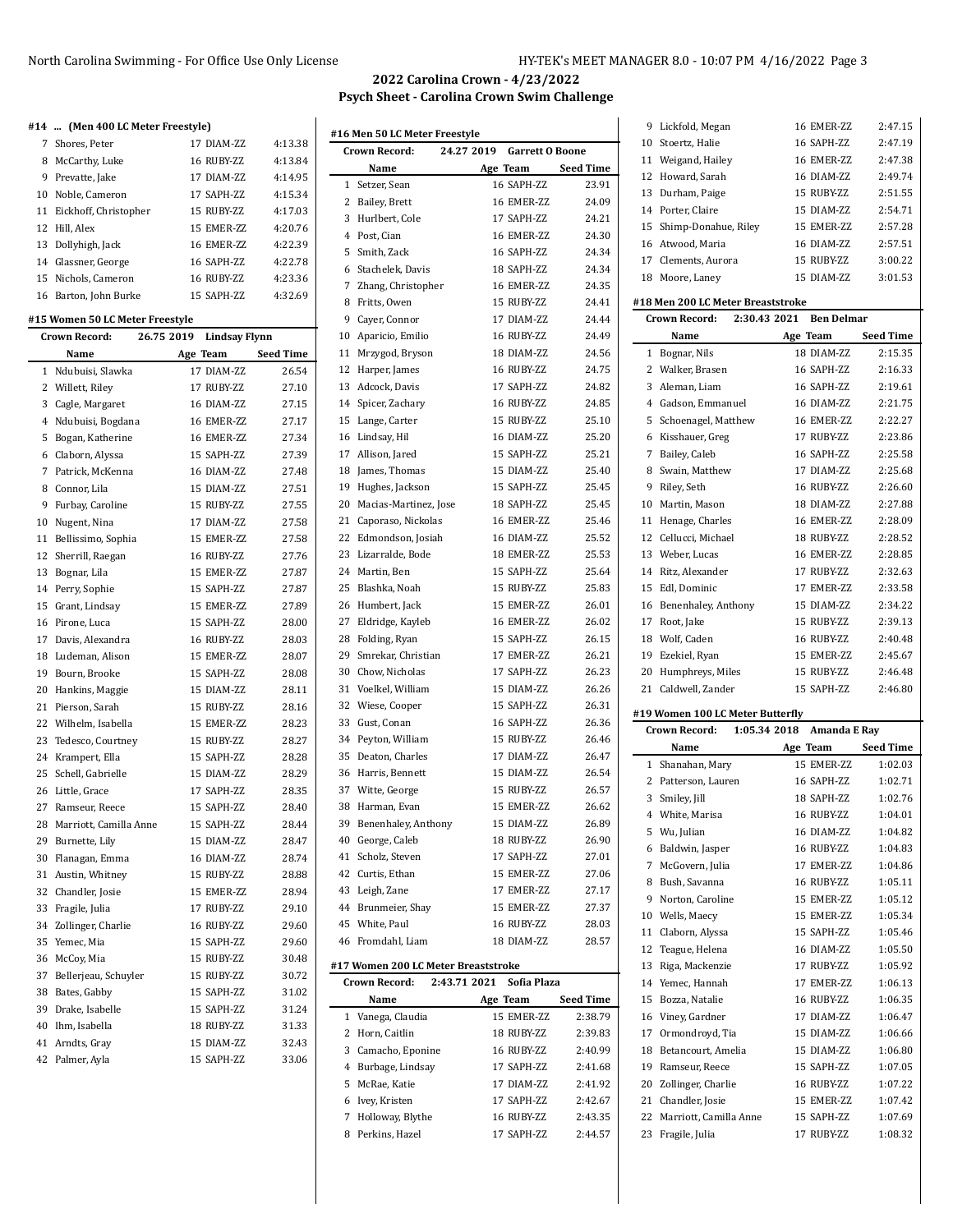# **2022 Carolina Crown - 4/23/2022 Psych Sheet - Carolina Crown Swim Challenge**

Hull, Aubrey 16 RUBY-ZZ 2:16.69

|  |  | #19  (Women 100 LC Meter Butterfly) |  |
|--|--|-------------------------------------|--|
|  |  |                                     |  |

|  | 24 Bujoreanu, Sophia    | 15 EMER-ZZ | 1:08.38 |
|--|-------------------------|------------|---------|
|  | 25 Austin, Whitney      | 15 RUBY-ZZ | 1:08.50 |
|  | 26 Mann, Randolph       | 15 SAPH-ZZ | 1:08.68 |
|  | 27 Forbes, Abigail      | 15 EMER-ZZ | 1:08.75 |
|  | 28 Sharpe, Sidda        | 15 DIAM-ZZ | 1:09.02 |
|  | 29 Stoertz, Halie       | 16 SAPH-ZZ | 1:09.31 |
|  | 30 Siudut, Noel         | 16 EMER-ZZ | 1:10.85 |
|  | 31 Weston, Elizabeth    | 15 DIAM-ZZ | 1:10.91 |
|  | 32 Bellerjeau, Schuyler | 15 RUBY-ZZ | 1:11.35 |
|  | 33 Bishop, Chloe        | 15 EMER-ZZ | 1:12.11 |
|  | 34 Teague, Estelle      | 15 EMER-ZZ | 1:12.98 |
|  | 35 Pendergraph, Myra    | 15 DIAM-ZZ | 1:13.57 |

#### **#20 Men 100 LC Meter Butterfly**

|             | 57.20 2021<br>Crow Thorsen<br><b>Crown Record:</b> |  |            |                  |
|-------------|----------------------------------------------------|--|------------|------------------|
|             | Name                                               |  | Age Team   | <b>Seed Time</b> |
| 1           | Marsteiner, Matthew                                |  | 16 DIAM-ZZ | 56.02            |
|             | 2 Clark, Joseph                                    |  | 17 RUBY-ZZ | 56.88            |
|             | 3 Hohm, Nathaniel                                  |  | 15 RUBY-ZZ | 57.32            |
|             | 4 Cloud, Wells                                     |  | 15 SAPH-ZZ | 57.38            |
| 5           | Spinner, Wiley                                     |  | 16 RUBY-ZZ | 57.49            |
|             | 6 Allison, Jared                                   |  | 15 SAPH-ZZ | 57.56            |
| $7^{\circ}$ | Smith, Zack                                        |  | 16 SAPH-ZZ | 57.82            |
|             | 8 Humbert, Jack                                    |  | 15 EMER-ZZ | 58.68            |
| 9           | Peterson, Caleb                                    |  | 16 RUBY-ZZ | 58.78            |
|             | 10 Eldridge, Kayleb                                |  | 16 EMER-ZZ | 58.87            |
| 11          | Lizarralde, Bode                                   |  | 18 EMER-ZZ | 59.00            |
| 12          | Hurlbert, Cole                                     |  | 17 SAPH-ZZ | 59.12            |
| 13          | Cayer, Connor                                      |  | 17 DIAM-ZZ | 59.37            |
|             | 14 Mrzygod, Bryson                                 |  | 18 DIAM-ZZ | 59.90            |
| 15          | Hawkes, Carter                                     |  | 18 SAPH-ZZ | 1:00.20          |
| 16          | Caporaso, Nickolas                                 |  | 16 EMER-ZZ | 1:00.32          |
| 17          | Council, Devin                                     |  | 16 EMER-ZZ | 1:00.75          |
| 18          | Holtham, Isaac                                     |  | 15 DIAM-ZZ | 1:00.95          |
| 19          | Dabhade, Armaan                                    |  | 17 SAPH-ZZ | 1:01.01          |
| 20          | Schreiber, Owen                                    |  | 18 DIAM-ZZ | 1:01.06          |
| 21          | Dollyhigh, Jack                                    |  | 16 EMER-ZZ | 1:01.76          |
| 22          | Martin, Ben                                        |  | 15 SAPH-ZZ | 1:01.78          |
|             | 23 Dant, Ryan                                      |  | 16 RUBY-ZZ | 1:02.17          |
| 24          | Edmondson, Josiah                                  |  | 16 DIAM-ZZ | 1:02.30          |
| 25          | Tucker, Maxwell                                    |  | 15 EMER-ZZ | 1:02.59          |
| 26          | Chow, Nicholas                                     |  | 17 SAPH-ZZ | 1:02.60          |
| 27          | Neculai, Andrew                                    |  | 16 DIAM-ZZ | 1:02.67          |
| 28          | Barton, John Burke                                 |  | 15 SAPH-ZZ | 1:03.15          |
| 29          | Lohr, Grant                                        |  | 15 DIAM-ZZ | 1:03.17          |
| 30          | Halloran, Nate                                     |  | 16 DIAM-ZZ | 1:03.70          |
| 31          | Nichols, Cameron                                   |  | 16 RUBY-ZZ | 1:03.77          |
| 32          | Rosenbloom, Josh                                   |  | 17 EMER-ZZ | 1:03.82          |
| 33          | Curtis, Ethan                                      |  | 15 EMER-ZZ | 1:03.92          |
|             | 34 Lange, Carter                                   |  | 15 RUBY-ZZ | 1:03.95          |
| 35          | Forsey, Chris                                      |  | 18 SAPH-ZZ | 1:04.78          |
| 36          | Winston, Jackson                                   |  | 15 DIAM-ZZ | 1:05.93          |
| 37          | Mezzogori, Luca                                    |  | 15 RUBY-ZZ | 1:07.18          |
| 38          | Poag, Jack                                         |  | 18 EMER-ZZ | 1:07.77          |
| 39          | Caldwell, Zander                                   |  | 15 SAPH-ZZ | 1:08.77          |
|             | #21 Women 200 LC Meter Backstroke                  |  |            |                  |

| <b>Crown Record:</b>  |          | 2:24.45 2018 Liz P Whitmire |                  |
|-----------------------|----------|-----------------------------|------------------|
| Name                  | Age Team |                             | <b>Seed Time</b> |
| 1 Rydzewski, Samantha |          | 16 SAPH-ZZ                  | 2:14.03          |

| 3              | Ndubuisi, Bogdana                               | 16 EMER-ZZ        | 2:21.15          |
|----------------|-------------------------------------------------|-------------------|------------------|
| $\overline{4}$ | Repella, Allison                                | 16 RUBY-ZZ        | 2:22.07          |
| 5              | Connor, Lila                                    | 15 DIAM-ZZ        | 2:22.28          |
| 6              | Joy, Madison                                    | 16 RUBY-ZZ        | 2:23.85          |
| 7              | Perry, Sophie                                   | 15 SAPH-ZZ        | 2:24.91          |
| 8              | Perdue, Katherine                               | 15 DIAM-ZZ        | 2:26.11          |
| 9              | Bujoreanu, Sophia                               | 15 EMER-ZZ        | 2:26.68          |
| 10             | Green, Kate                                     | 17 SAPH-ZZ        | 2:27.17          |
| 11             | Schell, Gabrielle                               | 15 DIAM-ZZ        | 2:27.24          |
| 12             | Davis, Alexandra                                | 16 RUBY-ZZ        | 2:27.58          |
| 13             | Fender, Lillian                                 | 15 SAPH-ZZ        | 2:27.82          |
| 14             | Arndts, Gray                                    | 15 DIAM-ZZ        | 2:28.17          |
| 15             | Tedesco, Courtney                               | 15 RUBY-ZZ        | 2:28.26          |
| 16             | Ndubuisi, Slawka                                | 17 DIAM-ZZ        | 2:28.68          |
| 17             | Buss, Kayle                                     | 17 DIAM-ZZ        | 2:28.96          |
| 18             | Turner, Julia                                   | 15 SAPH-ZZ        | 2:29.61          |
| 19             | Sosa, Lizzy                                     | 16 SAPH-ZZ        | 2:30.41          |
| 20             | McCoy, Mia                                      | 15 RUBY-ZZ        | 2:33.56          |
| 21             | Shimp-Donahue, Riley                            | 15 EMER-ZZ        | 2:39.53          |
|                |                                                 |                   |                  |
|                | #22 Men 200 LC Meter Backstroke<br>2:10.61 2021 |                   |                  |
|                | <b>Crown Record:</b>                            | <b>Alex Ayers</b> |                  |
|                | Name                                            | Age Team          | <b>Seed Time</b> |
| 1              | Bognar, Nils<br>Bennison, James                 | 18 DIAM-ZZ        | 1:58.99          |
| 2              |                                                 |                   |                  |
|                |                                                 | 16 DIAM-ZZ        | 2:01.62          |
| 3              | Anderson, Tate                                  | 17 DIAM-ZZ        | 2:03.10          |
| $\overline{4}$ | Green, Charlie                                  | 16 EMER-ZZ        | 2:03.83          |
| 5              | Hadsell, Ethan                                  | 16 SAPH-ZZ        | 2:04.60          |
| 6              | Harper, James                                   | 16 RUBY-ZZ        | 2:06.53          |
| 7              | Spicer, Zachary                                 | 16 RUBY-ZZ        | 2:06.70          |
| 8              | Adcock, Davis                                   | 17 SAPH-ZZ        | 2:10.11          |
| 9              | Cloud, Wells                                    | 15 SAPH-ZZ        | 2:10.74          |
| 10             | Eickhoff, Christopher                           | 15 RUBY-ZZ        | 2:11.04          |
| 11             | Byrd, Owen                                      | 15 EMER-ZZ        | 2:11.38          |
| 12             | Glassner, George                                | 16 SAPH-ZZ        | 2:12.24          |
| 13             | Thorsen, Harrison                               | 17 RUBY-ZZ        | 2:13.31          |
| 14             | Rosenbloom, Josh                                | 17 EMER-ZZ        | 2:14.09          |
| 15             | Quirk, Patrick                                  | 16 EMER-ZZ        | 2:14.22          |
| 16             | Ussery, Jack                                    | 16 SAPH-ZZ        | 2:15.20          |
| 17             | Peyton, William                                 | 15 RUBY-ZZ        | 2:15.46          |
| 18             | Farrell, Connor                                 | 16 DIAM-ZZ        | 2:16.34          |
| 19             | Hill, Alex                                      | 15 EMER-ZZ        | 2:17.32          |
| 20             | Leigh, Zane                                     | 17 EMER-ZZ        | 2:19.20          |
| 21             | Scholz, Steven                                  | 17 SAPH-ZZ        | 2:19.91          |
| 22             | Gladwell, Thomas                                | 18 DIAM-ZZ        | 2:21.03          |
| 23             | O'Connor, Kyle                                  | 15 SAPH-ZZ        | 2:21.20          |
| 24             | Brunmeier, Shay                                 | 15 EMER-ZZ        | 2.31.74          |

|    | Crown Record:      | 59.26 2021 Keelan Cotter |              |                  |
|----|--------------------|--------------------------|--------------|------------------|
|    | Name               |                          | Age Team     | <b>Seed Time</b> |
|    | 1 Horn, Caitlin    |                          | 18 RUBY-ZZ   | 58.00            |
|    | 2 Patrick, McKenna |                          | 16 DIAM-7.7. | 59.02            |
|    | 3 Ulicny, Amanda   |                          | 17 SAPH-ZZ   | 59.59            |
|    | 4 Willett, Riley   |                          | 17 RUBY-ZZ   | 59.85            |
|    | 5 Nugent, Nina     |                          | 17 DIAM-7.7. | 59.86            |
| 6  | Bogan, Katherine   |                          | 16 EMER-7.7  | 59.94            |
|    | 7 Viney, Gardner   |                          | 17 DIAM-7.7. | 1:00.15          |
| 8  | Bellissimo, Sophia |                          | 15 EMER-7.7. | 1:00.22          |
|    | 9 Teague, Helena   |                          | 16 DIAM-7.7. | 1:00.26          |
| 10 | Baldwin, Jasper    |                          | 16 RUBY-7.7  | 1:00.30          |

| 11 | Thorsen, Virginia      | 16 RUBY-ZZ   | 1:00.39 |
|----|------------------------|--------------|---------|
| 12 | Krampert, Ella         | 15 SAPH-ZZ   | 1:00.39 |
| 13 | Little, Grace          | 17 SAPH-ZZ   | 1:00.39 |
| 14 | Bush, Savanna          | 16 RUBY-ZZ   | 1:00.64 |
| 15 | Pirone, Luca           | 15 SAPH-ZZ   | 1:00.71 |
| 16 | Hankins, Maggie        | 15 DIAM-ZZ   | 1:00.74 |
| 17 | Norton, Caroline       | 15 EMER-ZZ   | 1:00.77 |
| 18 | Wells, Maecy           | 15 EMER-7.7. | 1:00.79 |
| 19 | Corbi, Olivia          | 16 EMER-ZZ   | 1:00.83 |
| 20 | Martin, Sydney         | 16 EMER-ZZ   | 1:00.92 |
| 21 | Pierce, Camile         | 17 DIAM-ZZ   | 1:00.96 |
| 22 | Grant, Lindsay         | 15 EMER-ZZ   | 1:01.07 |
| 23 | Bourn, Brooke          | 15 SAPH-ZZ   | 1:01.14 |
| 24 | Yemec, Hannah          | 17 EMER-ZZ   | 1:01.49 |
| 25 | Wilhelm, Isabella      | 15 EMER-ZZ   | 1:01.64 |
| 26 | Corbi. Ava             | 15 DIAM-7.7. | 1:01.77 |
| 27 | Ramseur, Reece         | 15 SAPH-ZZ   | 1:01.83 |
| 28 | Virkler, Sarah         | 16 DIAM-ZZ   | 1:02.02 |
| 29 | Marriott, Camilla Anne | 15 SAPH-ZZ   | 1:02.09 |
| 30 | Flanagan, Emma         | 16 DIAM-ZZ   | 1:02.68 |
| 31 | Burnette, Lily         | 15 DIAM-ZZ   | 1:02.85 |
| 32 | Ludeman, Alison        | 15 EMER-ZZ   | 1:02.89 |
| 33 | O'Connell. Norah       | 15 EMER-7.7. | 1:03.29 |
| 34 | Pierson, Sarah         | 15 RUBY-ZZ   | 1:03.46 |
| 35 | Tanner, Emily          | 15 RUBY-ZZ   | 1:03.81 |
| 36 | Vanega, Claudia        | 15 EMER-ZZ   | 1:03.97 |
| 37 | Riga, Mackenzie        | 17 RUBY-ZZ   | 1:04.00 |
| 38 | Wu, Julian             | 16 DIAM-ZZ   | 1:04.07 |
| 39 | Fender, Lillian        | 15 SAPH-ZZ   | 1:04.07 |
| 40 | Gore, Chloe            | 15 EMER-7.7. | 1:04.29 |
| 41 | McRae, Katie           | 17 DIAM-ZZ   | 1:05.00 |
| 42 | Yemec, Mia             | 15 SAPH-ZZ   | 1:05.50 |
| 43 | Clements, Aurora       | 15 RUBY-ZZ   | 1:05.60 |
| 44 | Bellerjeau, Schuyler   | 15 RUBY-ZZ   | 1:06.18 |
| 45 | Weston, Elizabeth      | 15 DIAM-ZZ   | 1:06.29 |
| 46 | Mann, Randolph         | 15 SAPH-ZZ   | 1:06.48 |
| 47 | Ihm, Isabella          | 18 RUBY-ZZ   | 1:07.48 |
| 48 | Bates, Gabby           | 15 SAPH-ZZ   | 1:07.48 |
| 49 | Drake, Isabelle        | 15 SAPH-ZZ   | 1:07.56 |
| 50 | Barkevich, Annabel     | 15 EMER-ZZ   | 1:07.91 |
| 51 | Prud'homme, Dora       | 16 SAPH-ZZ   | 1:08.11 |
| 52 | Pendergraph, Myra      | 15 DIAM-ZZ   | 1:09.61 |
| 53 | Palmer, Ayla           | 15 SAPH-ZZ   | 1:10.51 |
|    | 54 Atwood, Maria       | 16 DIAM-ZZ   | 1:11.23 |
|    |                        |              |         |

## **#24 Men 100 LC Meter Freestyle**

|    | Crown Record:      | 54.10 2021 Cohen Bruner |              |                  |
|----|--------------------|-------------------------|--------------|------------------|
|    | Name               |                         | Age Team     | <b>Seed Time</b> |
| 1  | Hohm, Nathaniel    |                         | 15 RUBY-7.7. | 51.79            |
| 2  | McCarthy, Luke     |                         | 16 RUBY-7.7. | 52.32            |
| 3  | Bailey, Brett      |                         | 16 EMER-7.7  | 52.87            |
| 4  | Zhang, Christopher |                         | 16 EMER-7.7  | 52.91            |
| 5. | Setzer, Sean       |                         | 16 SAPH-77   | 52.96            |
| 6  | Cayer, Connor      |                         | 17 DIAM-7.7. | 53.15            |
| 7  | Mrzygod, Bryson    |                         | 18 DIAM-7.7. | 53.30            |
| 8  | Smith, Zack        |                         | 16 SAPH-77   | 53.36            |
| 9  | Stachelek, Davis   |                         | 18 SAPH-77   | 53.36            |
| 10 | Post, Cian         |                         | 16 EMER-7.7  | 53.46            |
| 11 | Bucci, Cameron     |                         | 15 DIAM-7.7. | 53.94            |
| 12 | Noble, Cameron     |                         | 17 SAPH-77   | 54.14            |
| 13 | Hurlbert, Cole     |                         | 17 SAPH-77   | 54.37            |
|    | 14 Nixon, Luke     |                         | 17 EMER-ZZ   | 54.70            |